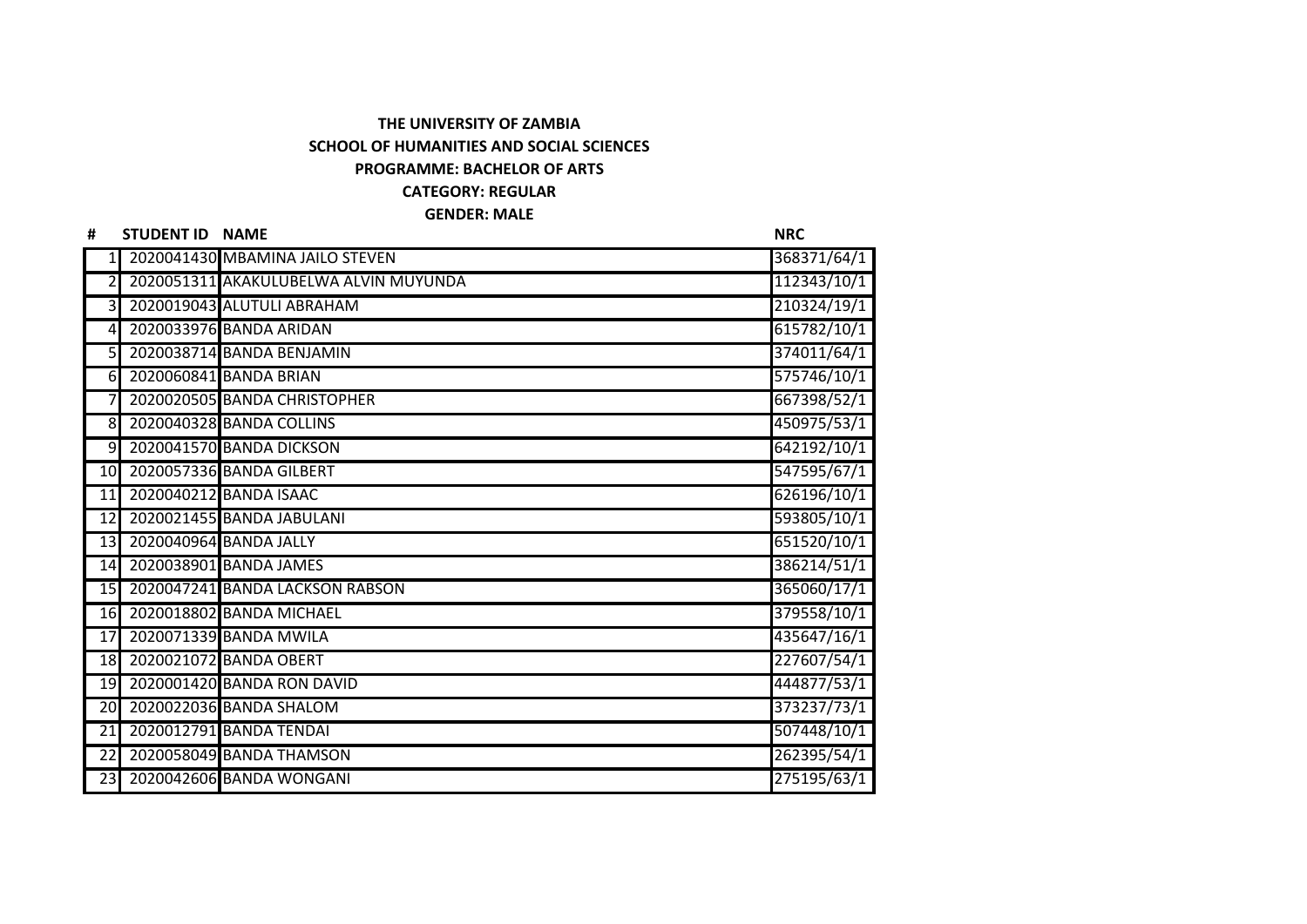| 24              |                        | 2020032929 BANDA yakobe             | 162602/58/1 |
|-----------------|------------------------|-------------------------------------|-------------|
| 25              |                        | 2020029219 BENYA GABRIEL            | 215358/91/1 |
| $\overline{26}$ | 2020044447 BESA DILLAN |                                     | 288321/45/1 |
| 27              |                        | 2020051621 BIMA TASHYA              | 166449/18/1 |
| 28              |                        | 2020042843 BOBO HODGES              | 370746/17/1 |
| $\overline{29}$ |                        | 2020072297 BUBALA HUMPHREY          | 612149/10/1 |
| 30              |                        | 2020062453 BUKOKA EDDY              | 339333/73/1 |
| $\overline{31}$ |                        | 2020023601 BWACHA MUSUNGA           | 371663/66/1 |
| $\overline{32}$ |                        | 2020019213 BWALYA CHEWE             | 387893/65/1 |
| $\overline{33}$ |                        | 2020054787 BWALYA CHOMBA DAVID      | 587203/67/1 |
| 34              |                        | 2020048213 BWALYA MWABA MAPALO      | 374503/66/1 |
| $\overline{35}$ |                        | 2020060264 BWALYA WILSON            | 358547/66/1 |
| 36              |                        | 2020040174 CHAAMBWA NICK            | 575214/10/1 |
| 37              |                        | 2020020190 CHABALA BRIGHT CHALWE    | 579514/10/1 |
| 38              |                        | 2020050021 CHABALA PERVIOUS PINNOTY | 194992/15/1 |
| 39              |                        | 2020042711 CHABALUKA FORTUNE        | 441030/16/1 |
| 40              |                        | 2020024781 CHABINGA LOVINGS         | 633855/10/1 |
| 41              |                        | 2020055040 CHAKOTA WILSON MULAPWA   | 827986/11/1 |
| $\overline{42}$ |                        | 2020069482 CHALWE MWAPE             | 375853/64/1 |
| 43              |                        | 2020027178 CHAMA EMMANUEL CHIBUYE   | 274177/63/1 |
| 44              |                        | 2020020068 CHANDA ANTHONY           | 560939/61/1 |
| $\overline{45}$ |                        | 2020044919 CHANDA EDWARD MULENGA    | 244484/18/1 |
| 46              |                        | 2020048671 CHANDA NSOFWA            | 569964/10/1 |
| 47              |                        | 2020028794 CHANDA TAPSON            | 463613/74/1 |
| 48              |                        | 2020056194 CHANDAILA DAVIE          | 582220/10/1 |
| 49              |                        | 2020037904 CHEELO TOBIAS            | 401187/43/1 |
| 50              |                        | 2020017466 CHENDA NESHA             | 615170/10/1 |
| $\overline{51}$ |                        | 2020031191 CHIBALA ONITSHA          | 459601/74/1 |
| $\overline{52}$ |                        | 2020033470 CHIBELA EVARISTO         | 152122/93/1 |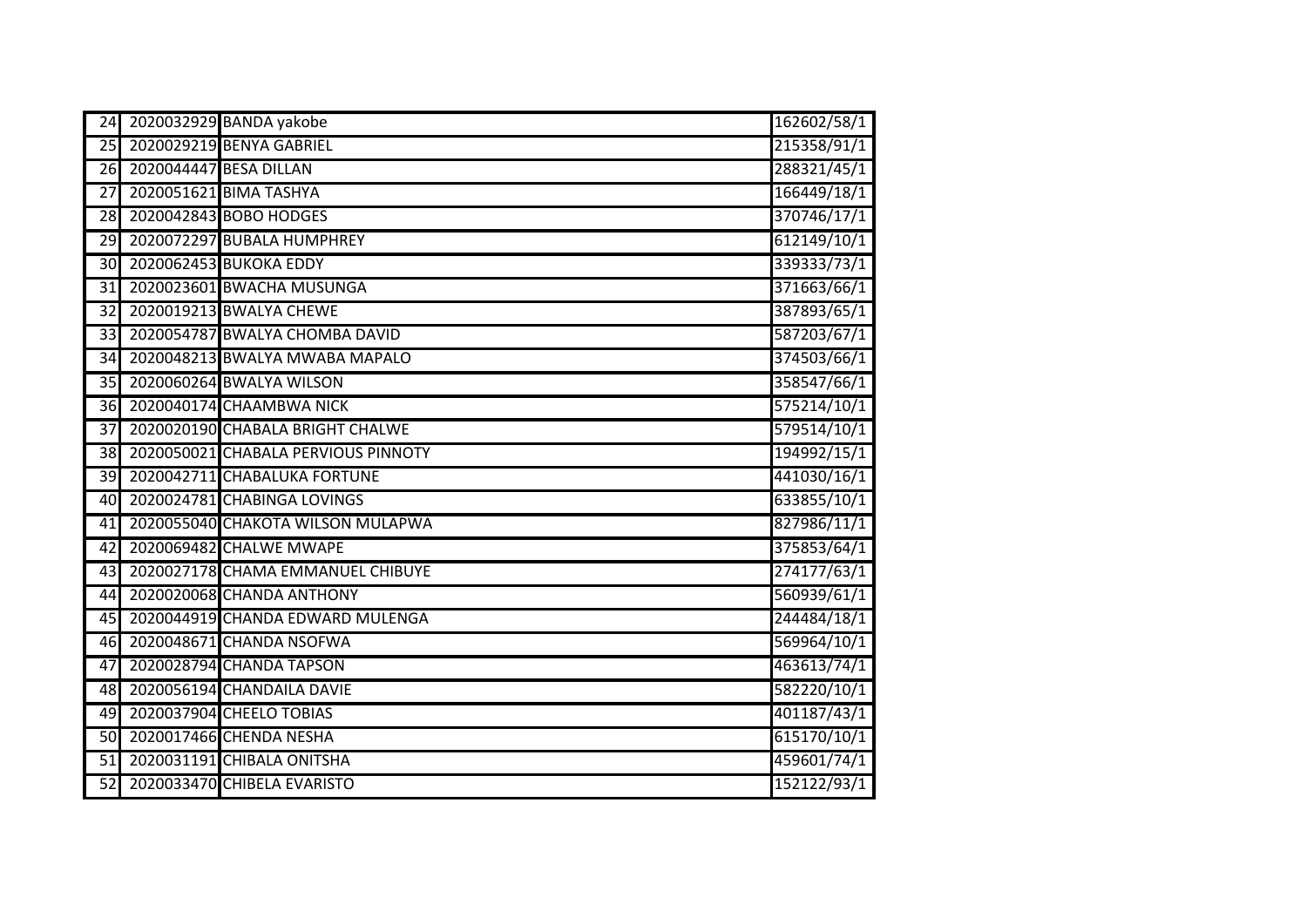| 53              | 2020060451 CHIBINGA STEWARD       | 367588/64/1 |
|-----------------|-----------------------------------|-------------|
| 54              | 2020012596 CHIBOOLA EMMANUEL      | 273915/75/1 |
| $\overline{55}$ | 2020063590 CHIBWE PATSON          | 260996/44/1 |
| 56              | 2020060388 CHIBWE SYDNEY          | 375705/10/1 |
| $\overline{57}$ | 2020046784 CHIHINGA MAZUBA        | 629223/10/1 |
| $\overline{58}$ | 2020053161 CHIKULU RAYMOND        | 288935/71/1 |
| $\overline{59}$ | 2020037343 CHIKUNI TEDDY          | 352133/73/1 |
| 60              | 2020051923 CHILANDO CHAMA         | 376830/66/1 |
| 61              | 2020037394 CHILEMBO DAVID         | 265478/81/1 |
| 62              | 2020072530 CHILESHE BWALYA        | 667110/10/1 |
| 63              | 2020031086 CHILESHE JONAS         | 559615/10/1 |
| 64              | 2020071681 CHILESHE KELVIN        | 606666/10/1 |
| 65              | 2020044307 CHILESHE TREVOR        | 300532/13/1 |
| 66              | 2020055872 CHILONJE JOHN          | 229127/77/1 |
| 67              | 2020063646 CHILUBA KABWE M.M.     | 580437/10/1 |
| 68              | 2020053861 CHILUFYA JIMMY         | 698958/52/1 |
| 69              | 2020068214 CHILUMBA WANA          | 642644/10/1 |
| $\overline{70}$ | 2020029707 CHIMBANGALA BLESSINGS  | 114514/27/1 |
| $\overline{71}$ | 2020073421 CHIMPINDE GERSHOM      | 555116/10/1 |
| $\overline{72}$ | 2020055937 CHIMUKA MANASE         | 271089/75/1 |
| $\overline{73}$ | 2020050889 CHISAMPALA PAUL        | 475834/52/1 |
| $\overline{74}$ | 2020016010 CHISANGA CHIBWE BIKOKO | 595868/10/1 |
| 75              | 2020032376 CHISANGA GIFT          | 601690/10/1 |
| 76              | 2020017059 CHISENGA GIFT          | 436218/16/1 |
| 77              | 2020030705 CHISENGA GIFT          | 600662/10/1 |
| 78              | 2020008637 CHISHA DESMOND         | 624889/10/1 |
| $\overline{79}$ | 2020027569 CHISHALA AMOS          | 368205/64/1 |
| 80              | 2020055881 CHISHALA MWANSA        | 226271/35/1 |
| 81              | 2020016745 CHISHALA SHAMAINDA     | 636639/10/1 |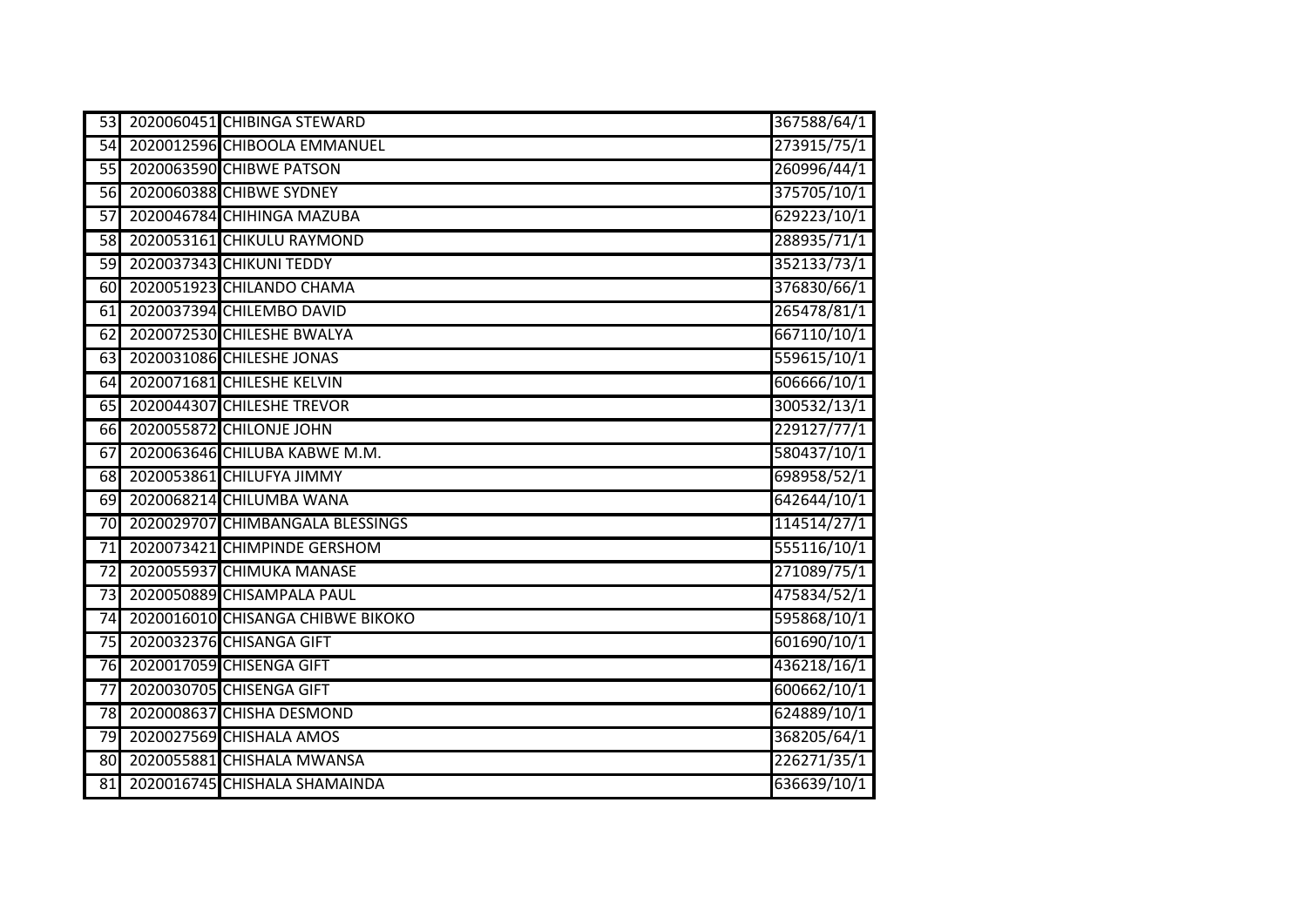| 82              |                       | 2020049074 CHISHIMBA ALLAN        | 637117/10/1 |
|-----------------|-----------------------|-----------------------------------|-------------|
| 83              |                       | 2020048639 CHISHIMBA EVANS        | 591501/10/1 |
| 84              |                       | 2020041863 CHISHIMBA HOMELY       | 588517/67/1 |
| 85              |                       | 2020056232 CHISHIMBA NYANGU       | 432526/16/1 |
| 86              |                       | 2020033038 CHISULE RAPHAEL        | 373297/66/1 |
| $\overline{87}$ |                       | 2020070545 CHITALU JAPHET         | 612638/10/1 |
| 88              |                       | 2020016621 CHITOKA EVERISTO       | 591257/67/1 |
| 89              |                       | 2020045095 CHIWALO CHIPEGO        | 553957/61/1 |
| 90              |                       | 2020053969 CHIYANGI RICKY         | 573947/10/1 |
| 91              |                       | 2020030225 CHIYANJI PATRICK       | 2622/23/1   |
| 92              |                       | 2020039249 CHIZOKA CALEB          | 611815/10/1 |
| 93              |                       | 2020060396 CHIZUMA FRIDAY         | 463565/74/1 |
| 94              |                       | 2020024900 CHONGO KATONGO         | 557068/61/1 |
| 95              |                       | 2020073692 CHOOBE LUBUNO          | 616562/10/1 |
| 96              |                       | 2020033992 CHOOBE MOSES           | 667599/10/1 |
| 97              |                       | 2020072475 CHUNGU DAVID           | 56676/10/1  |
| 98              |                       | 2020038617 CHUNGU JOHN            | 522509/10/1 |
| 99              |                       | 2020062356 CHUZA KANGWA           | 611003/10/1 |
| 100             | 2020055490 DAKA SIMON |                                   | 194790/55/1 |
| 10 <sub>1</sub> |                       | 2020023512 FULAZA MISCHECK        | 441583/16/1 |
| 102             |                       | 2020053217 GOMA BEEZWELL          | 209580/19/1 |
| 103             |                       | 2020047845 GURA STEPHEN           | 603242/10/1 |
| 104             |                       | 2020020351 HAANYIKA CLIVE         | 649587/10/1 |
| 105             |                       | 2020025809 HAKWEZA GODFREY        | 460921/74/1 |
| 106             |                       | 2020013550 HAMOONGA TERRY         | 652706/10/1 |
| 107             |                       | 2020028891 HAMUBOTU DANIEL MUBOTU | 629133/10/1 |
| 108             |                       | 2020021862 HAMUKALE HIMAAMBA AMOS | 234541/77/1 |
| 109             |                       | 2020055422 HANG'ANDU TRYWELL      | 460190/74/1 |
| 110             |                       | 2020038366 HANGOMA SAMSON         | 535677/10/1 |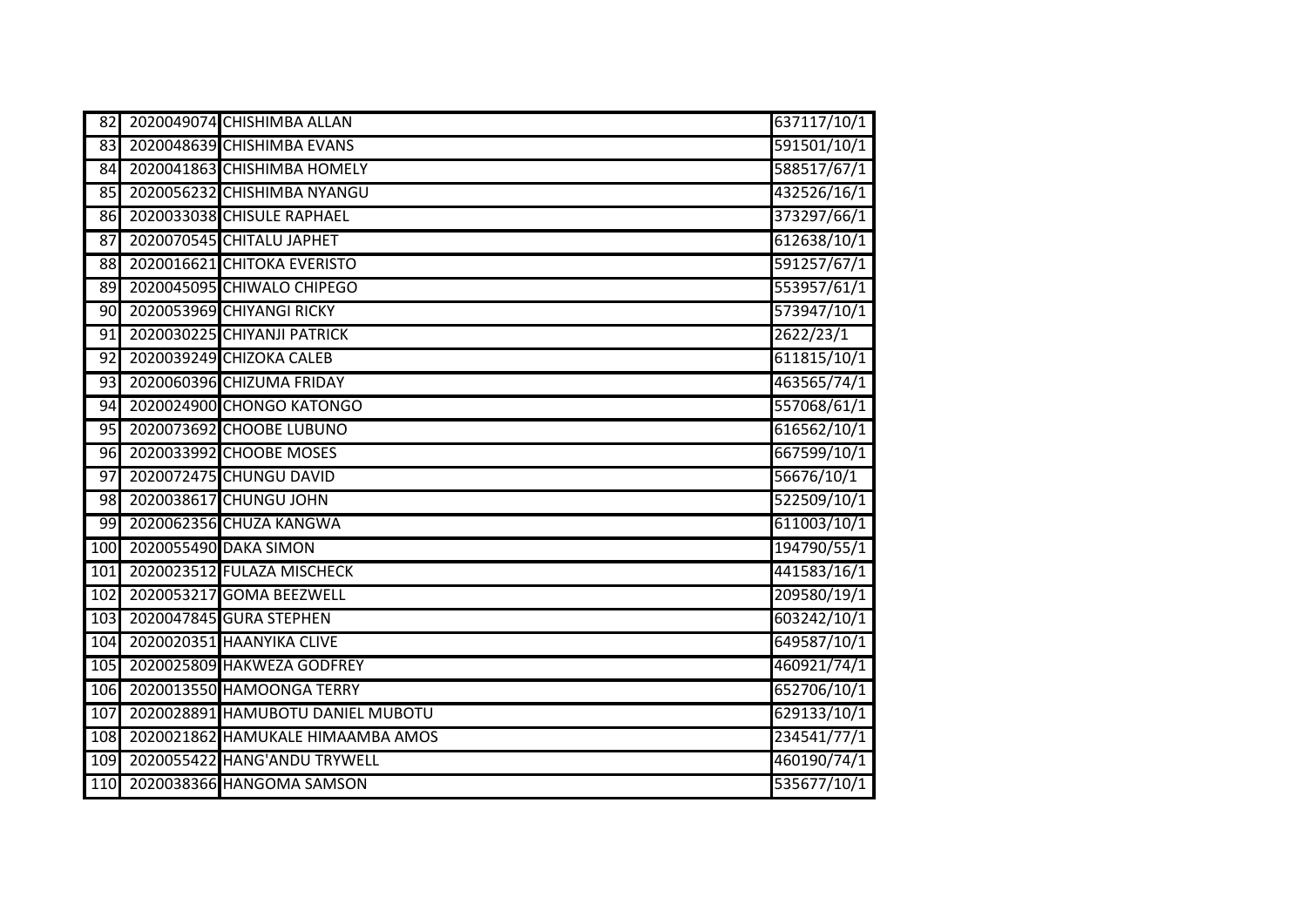| 111 |                      | 2020019591 INNOCENT MUMBA CHIWILO   | 488233/10/1 |
|-----|----------------------|-------------------------------------|-------------|
| 112 | 2020051711 JERE ESAU |                                     | 697386/52/1 |
| 113 |                      | 2020074109 JERE JOSHUA MWIKISA      | 299033/71/1 |
| 114 |                      | 2020009838 JERE WILLIAM             | 618165/10/1 |
| 115 |                      | 2020050994 JUMBE STEPHEN            | 581013/11/1 |
| 116 |                      | 2020001489 KABA EVERLYN.C           | 621590/10/1 |
| 117 |                      | 2020022729 KABANDA GEORGE           | 376840/66/1 |
| 118 |                      | 2020029596 KABWE BEMBO              | 153995/93/1 |
| 119 |                      | 2020028948 KABWE INNOCENT MUSONDA   | 289058/71/1 |
| 120 |                      | 2020057859 KACHABE MIZINGA          | 444918/16/1 |
| 121 |                      | 2020020394 KAHOKOLA CHINYAMA        | 113980/27/1 |
| 122 |                      | 2020036584 KAJIKO KASWEKA           | 377646/66/1 |
| 123 |                      | 2020037599 KALABA CHIBANGU RUBY     | 576204/10/1 |
| 124 |                      | 2020057697 KALASA EBONY             | 278127/63/1 |
| 125 |                      | 2020047713 KALENGA RAY              | 381323/10/1 |
| 126 |                      | 2020003392 KALOMBO SKEIVER          | 617688/10/1 |
| 127 |                      | 2020051541 KALONGE CHARLES          | 229100/65/1 |
| 128 |                      | 2020020009 KALOWA WILLIAM           | 460456/10/1 |
| 129 |                      | 2020020718 KALUNGA FELIX            | 538090/61/1 |
| 130 |                      | 2020035375 KALUNGA NOEL             | 465805/10/1 |
| 131 |                      | 2020027062 KAMANDO HARRINGTON       | 295236/45/1 |
| 132 |                      | 2020054086 KAMANGA RICHARD          | 612840/10/1 |
| 133 |                      | 2020049155 KAMANGALA JOSEPH         | 343771/24/1 |
| 134 |                      | 2020038625 KAMBANJA MIKE            | 602916/10/1 |
| 135 |                      | 2020066416 KAMBONI HARRY KAZIMETE   | 610670/10/1 |
| 136 |                      | 2020050412 KAMBOYI SYDNEY LULUWA    | 636561/11/1 |
| 137 |                      | 2020055996 KAMULETE JAMES SAMUTUMWA | 435848/16/1 |
| 138 |                      | 2020064057 KAMWI WYNTER             | 290643/13/1 |
| 139 |                      | 2020044790 KANGWA BINWELL           | 499346/10/1 |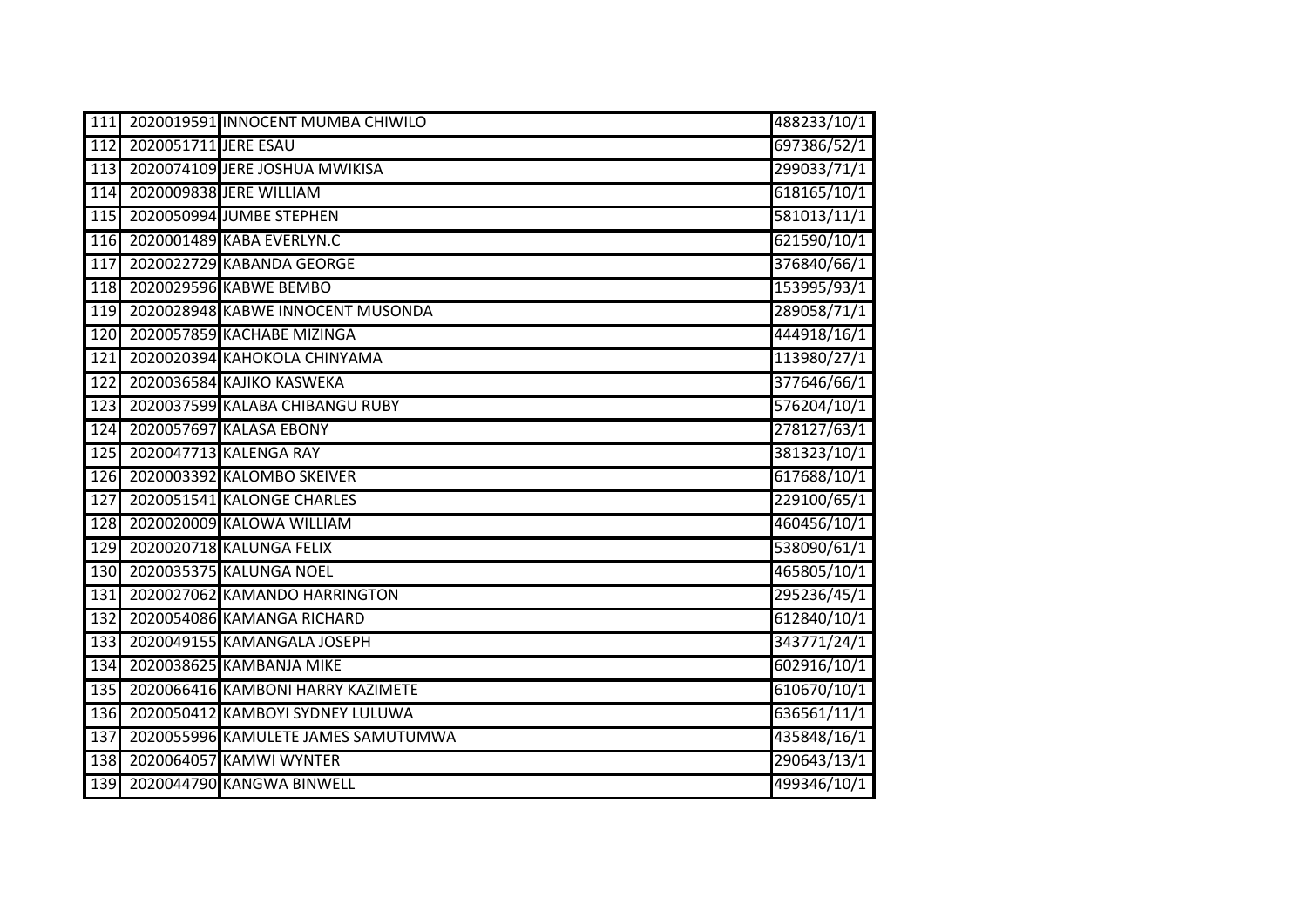| 140              | 2020044404 KANGWA PRINCE           | 251770/46/1 |
|------------------|------------------------------------|-------------|
| 141              | 2020014386 KANIKI WISDOM           | 663558/10/1 |
| 142              | 2020047233 KANYAMA BOAS            | 280605/63/1 |
| 143              | 2020051940 KANYANTA COLLINS        | 393849/65/1 |
| 144              | 2020032040 KAOMA MUTALE            | 365735/64/1 |
| 145              | 2020024420 KAPESA ASTON            | 253910/18/1 |
| 146              | 2020047349 KAPINDA JOSEPH          | 476866/10/1 |
| $\overline{147}$ | 2020052245 KAPULE KEITH            | 300398/13/1 |
| 148              | 2020016991 KAPUNGWE CHISENGA       | 300011/13/1 |
| 149              | 2020001365 KASAMWA NKUNTA          | 368442/64/1 |
| 150              | 2020055121 KASAPO SOLOMON          | 560952/10/1 |
| 151              | 2020034433 KASHIWA CHASANGA        | 292159/47/1 |
| 152              | 2020059584 KATAMPA WEBSTER         | 154977/93/1 |
| 153              | 2020054191 KATEULE MWABA           | 545549/10/1 |
| 154              | 2020050731 KATILUNGU RIMODY        | 191534/22/1 |
| 155              | 2020067323 KATONGO MOSES           | 376263/73/1 |
| 156              | 2020059801 KATONGO NATHAN          | 372296/64/1 |
| 157              | 2020035294 KATUKA EMMANUEL         | 375200/73/1 |
| 158              | 2020064855 KATUNASA EDWARD MWANSA  | 662596/10/1 |
| 159              | 2020052458 KATUYA ERNEST CHINGUMBE | 278175/82/1 |
| 160              | 2020051991 KAUNDA JODARN           | 611348/10/1 |
| 161              | 2020052008 KAWONZA CHARLES         | 500981/10/1 |
| 162              | 2020030438 KAYONDE DEXTER          | 559828/61/1 |
| 163              | 2020045915 KAYUNGWA SIKAILE BURTON | 652178/10/1 |
| 164              | 2020045711 KOLALA WEBSTER          | 473093/10/1 |
| 165              | 2020056208 KOLOKO BLESSINGS        | 556673/61/1 |
| 166              | 2020043611 KOMBE LOGAN             | 349971/64/1 |
| 167              | 2020008998 KOSAMU SMART            | 154744/78/1 |
| 168              | 2020023717 KUMWENDA JUSTIN         | 580475/10/1 |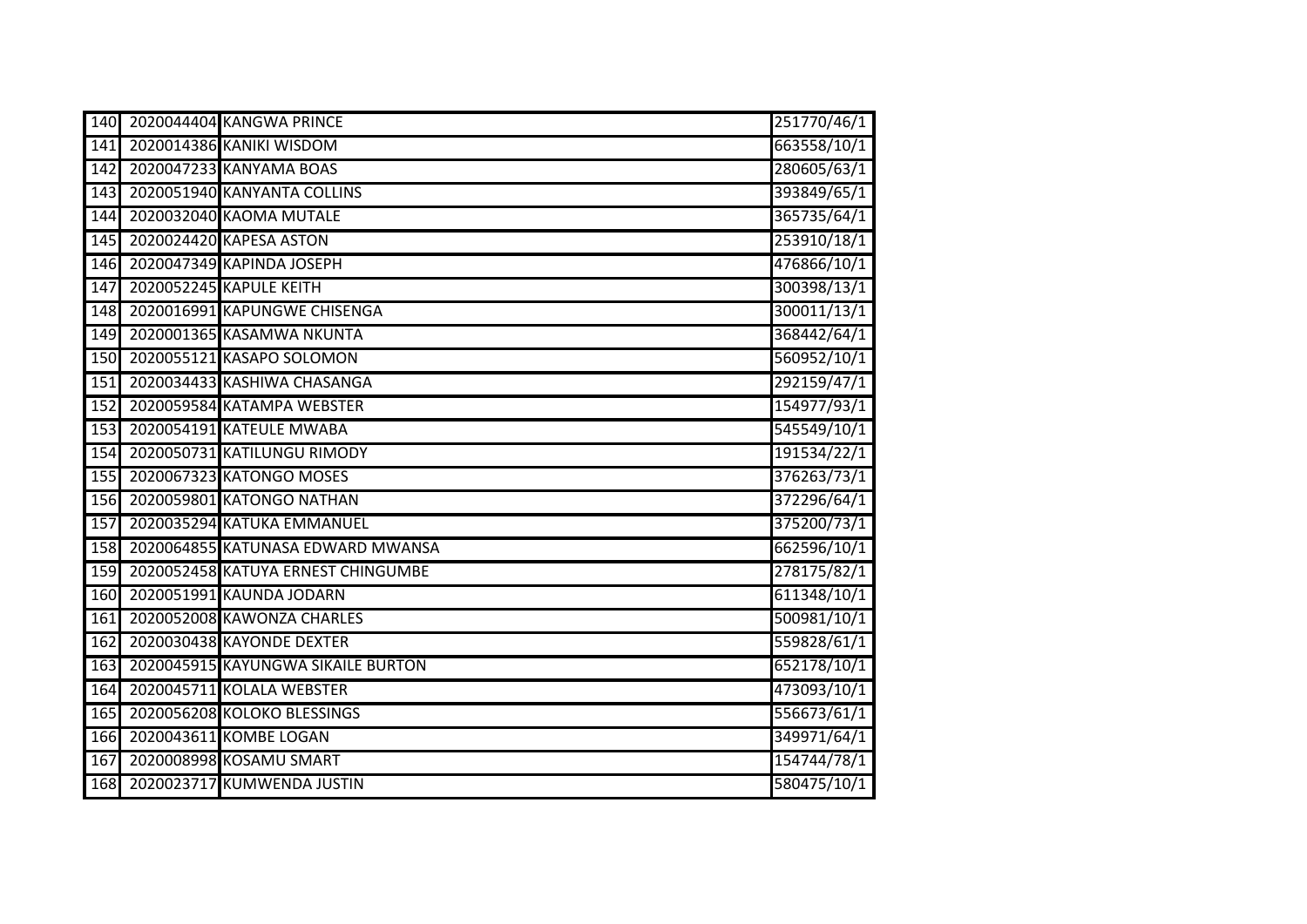| 169 |                       | 2020068419 KUMWENDA RONALD         | 719393/52/1 |
|-----|-----------------------|------------------------------------|-------------|
| 170 |                       | 2020067439 KUNDA CATHERINE         | 426673/10/1 |
| 171 |                       | 2020064634 KUNDA CHISENGA          | 582486/67/1 |
| 172 |                       | 2020052261 KUNDA EDDIE             | 338265/24/1 |
| 173 |                       | 2020072793 KUNGA KONDWANI          | 674084/10/1 |
| 174 | 2020073536 LESA USHER |                                    | 661835/10/1 |
| 175 |                       | 2020058081 LIFWATILA KALUMBA       | 568228/10/1 |
| 176 |                       | 2020029499 LIYUNGU HAMWEENE        | 611752/10/1 |
| 177 |                       | 2020054159 LOMBE NELSON            | 586270/67/1 |
| 178 |                       | 2020049520 LONGOLONGO CHANDA       | 368878/64/1 |
| 179 |                       | 2020016583 LUAMBIA CHITI           | 393618/43/1 |
| 180 |                       | 2020068800 LUBINDA MANIX           | 201871/18/1 |
| 181 |                       | 2020049040 LUHANGA TIMOTHY         | MA 081471   |
| 182 |                       | 2020070227 LUKONDE CHILEKWA        | 681749/10/1 |
| 183 |                       | 2020055295 LUNDA KING              | 363692/66/1 |
| 184 |                       | 2020035332 LUNGU CHIKONDI EMMANUEL | 438666/16/1 |
| 185 |                       | 2020020416 LUNGU EMMANUEL          | 616569/10/1 |
| 186 |                       | 2020015692 LUNGU MADALITSO         | 589731/10/1 |
| 187 |                       | 2020052784 LUNGU SAMUEL GREGORY    | 617259/10/1 |
| 188 |                       | 2020021145 LUNGU TREVOR            | 612621/10/1 |
| 189 |                       | 2020053781 LUPETA KABAMBA          | 611377/10/1 |
| 190 |                       | 2020050226 LUPINDUKA JOSHUA MUSAKA | 225117/91/1 |
| 191 |                       | 2020054094 MABOTE MUTEMWA          | 558236/67/1 |
| 192 |                       | 2020044927 MACHE EVANS             | 463717/74/1 |
| 193 |                       | 2020050871 MAJAZYO OSCAR           | 541548/61/1 |
| 194 |                       | 2020001101 MAKALA MWIINGA          | 331614/76/1 |
| 195 |                       | 2020038790 MAKUYU SIKWIBELE        | 372826/82/1 |
| 196 |                       | 2020024331 MALALA NATHAN           | 623227/10/1 |
| 197 |                       | 2020039940 MALAMA MACMILLAN        | 396361/65/1 |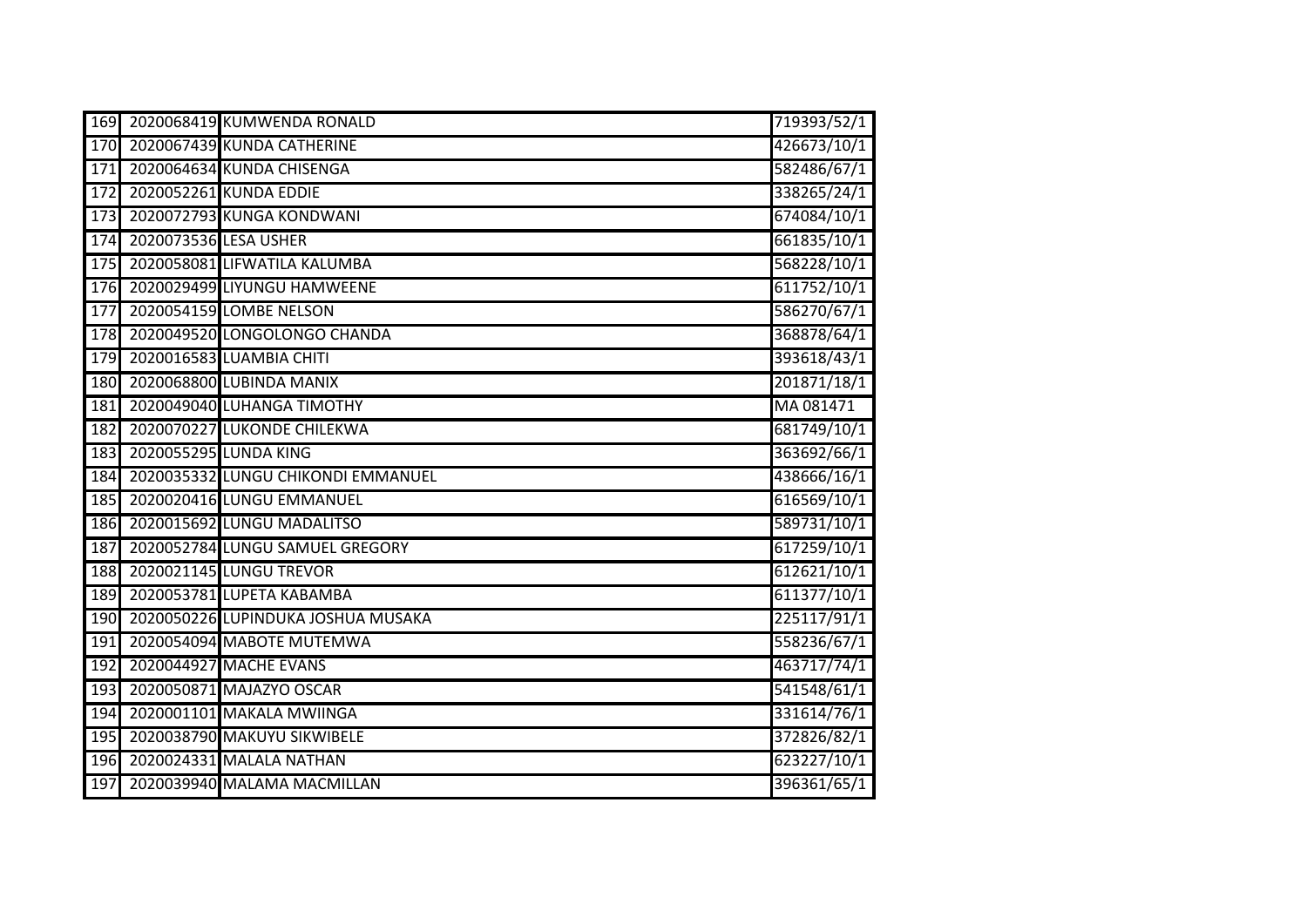| 198              |                      | 2020060469 MALAMBO CHAANGU         | 651197/10/1 |
|------------------|----------------------|------------------------------------|-------------|
| 199              |                      | 2020021536 MALIMBA MUBIANA         | 335975/64/1 |
| 200              |                      | 2020070871 MALISAWA MWAMBA PATRICK | 624501/10/1 |
| 201              |                      | 2020015200 MALOZI N'ANDE           | 587734/67/1 |
| 202              |                      | 2020037882 MALUNGA ANDREW TAPIWA   | 639516/10/1 |
| $\overline{203}$ |                      | 2020045087 MALUNGA ANTHONY         | 560561/67/1 |
| 204              |                      | 2020026082 MAMBWE DANIEL           | 223573/91/1 |
| $\overline{205}$ |                      | 2020069113 MAMBWE GEOFFREY         | 252579/18/1 |
| 206              |                      | 2020060523 MAMBWE GERALD B.        | 531385/10/1 |
| 207              |                      | 2020071134 MAMBWE LOVEMORE         | 349857/32/1 |
| 208              |                      | 2020057344 MANASE MICHEAL KALOJI   | 594061/10/1 |
| 209              |                      | 2020007550 MANJIMELA DERRICK       | 521615/61/1 |
| 210              |                      | 2020070171 MANYEPA EMMANUEL        | 380585/73/1 |
| 211              |                      | 2020037262 MANYIKA CHINGA          | 208681/85/1 |
| 212              |                      | 2020024365 MAPANI SAMUEL MOONO     | 587687/67/1 |
| $\overline{213}$ |                      | 2020036037 MAPENI IZHIKU           | 572522/10/1 |
| 214              |                      | 2020020424 MAPULANGA KABWE         | 645935/10/1 |
| $\overline{215}$ |                      | 2020016133 MAYEYA SIKOTA           | 438185/16/1 |
| 216              |                      | 2020068079 MBANDU PETER SIMON      | 583760/10/1 |
| $\overline{217}$ |                      | 2020020564 MBEWE ELTON             | 615955/10/1 |
| 218              |                      | 2020015293 MBEWE NEWTON            | 660073/10/1 |
| 219              |                      | 2020070987 MBEWE SAMSON MAPALO     | 676486/10/1 |
| 220              |                      | 2020039184 MBEWE TYSON             | 701221/52/1 |
| 221              |                      | 2020010062 MBEWE YOLONIMO          | 676637/10/1 |
| 222              | 2020043173 MITI MUSA |                                    | 582507/67/1 |
| 223              |                      | 2020032899 MITI VINCENT            | 432724/16/1 |
| 224              |                      | 2020060809 MITI WALUSUNGU          | 500190/10/1 |
| 225              |                      | 2020070995 MKANDAWIRE BENSON       | 654729/10/1 |
| 226              |                      | 2020051478 MKANDAWIRE DAN KONDWANI | 174228/63/1 |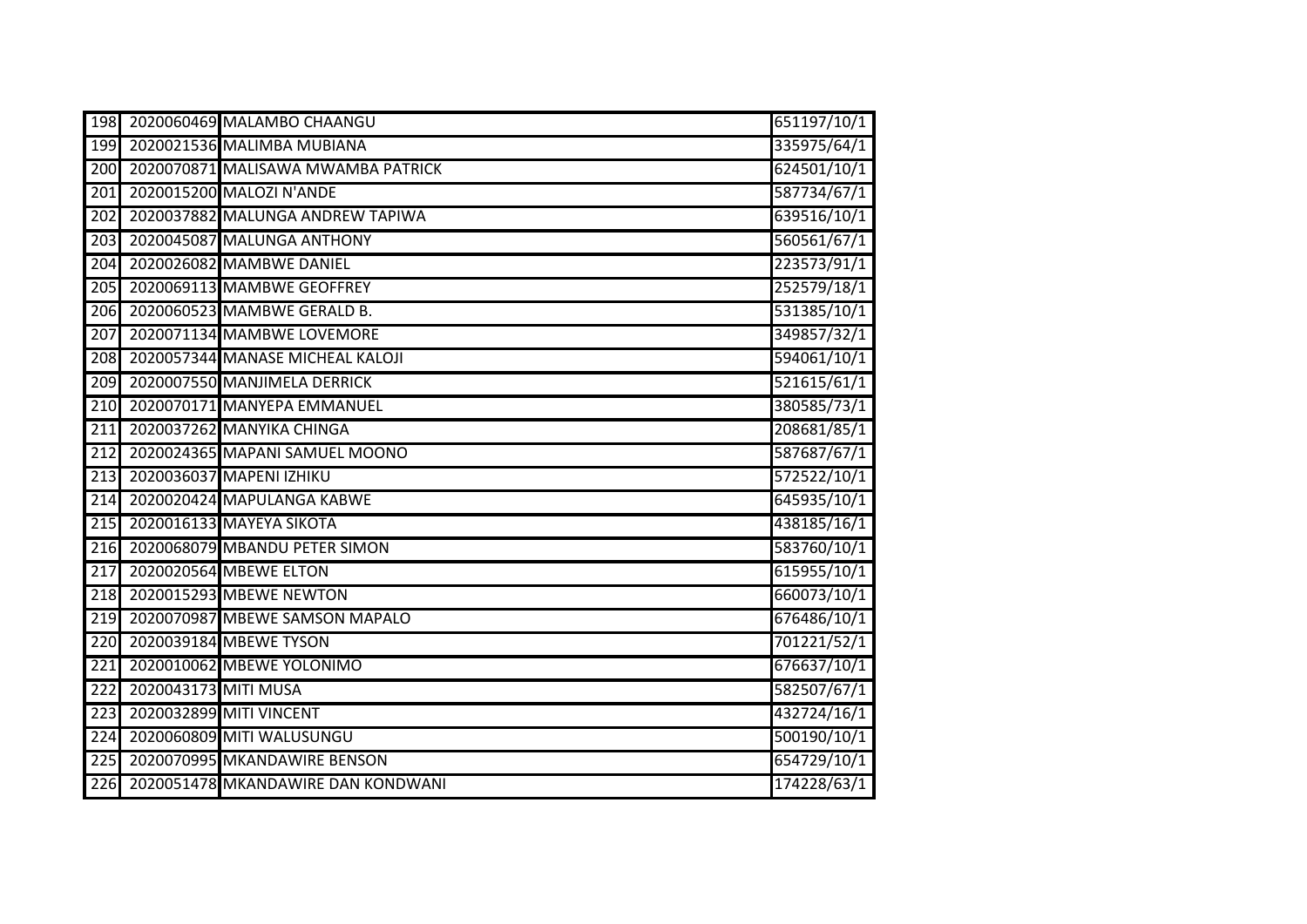| 227 | 2020000164 MOOKA BERNARD           | 234944/72/1 |
|-----|------------------------------------|-------------|
| 228 | 2020015781 MOOMBA ERIC             | 375186/73/1 |
| 229 | 2020046687 MOONGA JACOB            | 558375/10/1 |
| 230 | 2020061465 MOONGA MWILA PRINCE     | 136886/96/1 |
| 231 | 2020018349 MOONGA TREVOR           | 652907/10/1 |
| 232 | 2020037360 MOYO DANIEL             | 616724/10/1 |
| 233 | 2020024870 MOYO LAMECK             | 234362/77/1 |
| 234 | 2020026902 MPEMPO NKWEMELELA       | 584465/67/1 |
| 235 | 2020043301 MPONDA BLESSINGS JUSTUS | 353475/32/1 |
| 236 | 2020068991 MSONI JEFFREY CHIMTENJE | 665929/10/1 |
| 237 | 2020024322 MTONGA JENKINS          | 370155/66/1 |
| 238 | 2020039907 MTONGA SIMON            | 379506/10/1 |
| 239 | 2020013746 MUBANGA CHIPANGO        | 369922/73/1 |
| 240 | 2020020025 MUBANGA DANNY           | 658520/10/1 |
| 241 | 2020018624 MUBANGA GEORGE          | 357744/66/1 |
| 242 | 2020034697 MUBANGA JOSEPH          | 276577/13/1 |
| 243 | 2020051389 MUBANGA KABWE MOSES     | 294483/73/1 |
| 244 | 2020028760 MUDENDA AUSTINE         | 173332/19/1 |
| 245 | 2020064022 MUHANDU CHAWANA         | 194896/22/1 |
| 246 | 2020049180 MUHANGO CREBLE          | 603393/10/1 |
| 247 | 2020027275 MUKANAKA MUSONDA B.     | 619978/10/1 |
| 248 | 2020027763 MUKE VINCENT            | 317685/24/1 |
| 249 | 2020042258 MUKONKI TAVIT DERRICK   | 579616/10/1 |
| 250 | 2020049261 MUKUKA EMMUNUEL BWEMBYA | 632755/10/1 |
| 251 | 2020014289 MUKUKA MWANSA           | 335111/68/1 |
| 252 | 2020059339 MUKUKA TAMBULUKANI      | 254050/46/1 |
| 253 | 2020039923 MUKUNI MUNUKAYUMBWA     | 147801/87/1 |
| 254 | 2020049848 MULALA MURRAY           | 288185/71/1 |
| 255 | 2020020840 MULAMBIA MARTIN         | 161287/95/1 |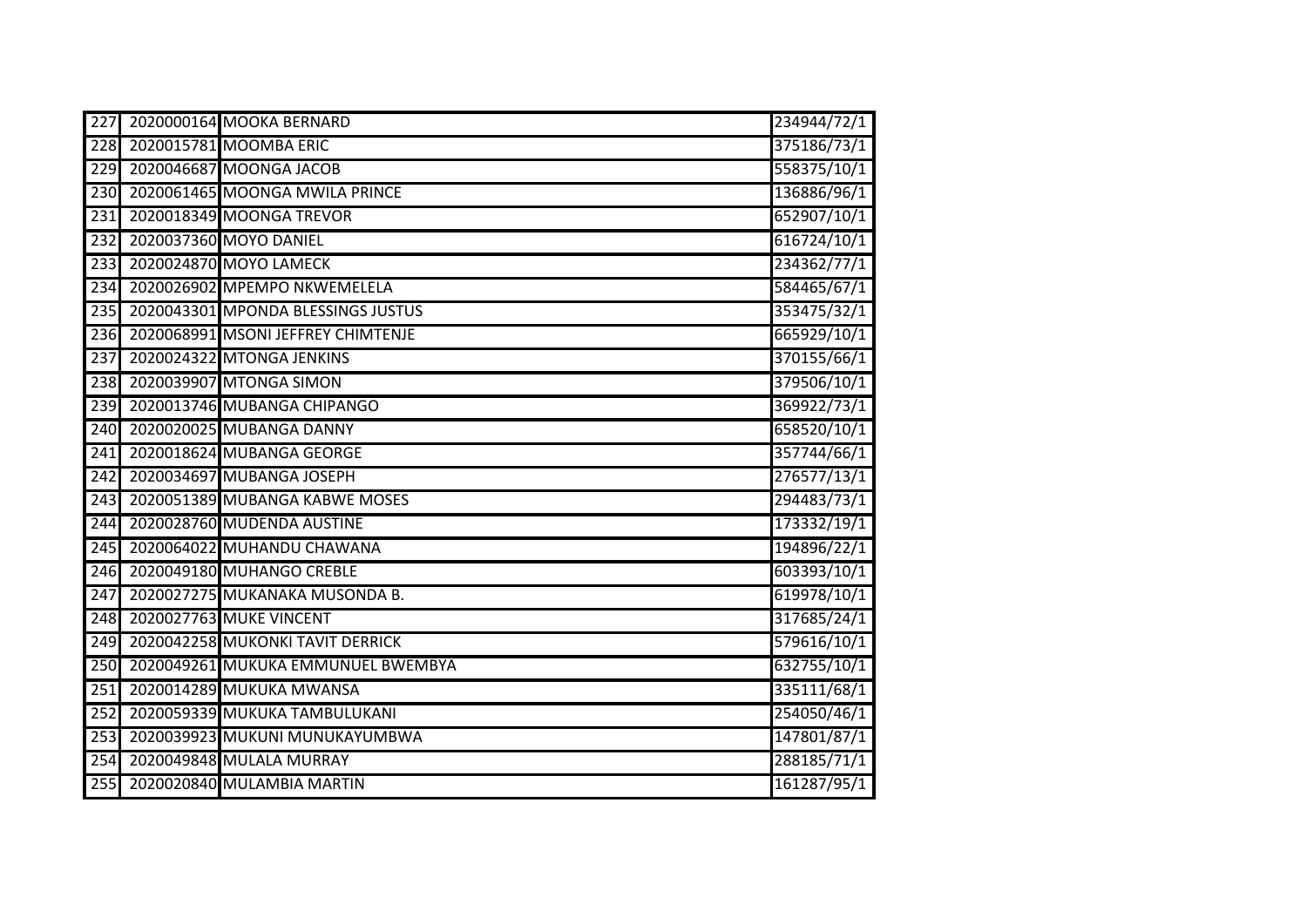| 256              | 2020036606 MULANZHI MOUFRED   | 232634/72/1 |
|------------------|-------------------------------|-------------|
| 257              | 2020058201 MULAUZI THABANI    | 46399/74/1  |
| 258              | 2020054248 MULENGA DARLINGTON | 609273/10/1 |
| 259              | 2020030250 MULENGA DAVIES     | 555045/10/1 |
| 260              | 2020035421 MULENGA FRANCIS    | 645381/10/1 |
| 261              | 2020027666 MULENGA GIFT       | 614421/10/1 |
| 262              | 2020018489 MULENGA ISAAC      | 586396/67/1 |
| 263              | 2020055163 MULENGA KABWE      | 587332/67/1 |
| 264              | 2020059070 MULENGA KELVIN     | 613919/10/1 |
| 265              | 2020045486 MULENGA MWILA      | 556359/61/1 |
| 266              | 2020070448 MULENGA OSWARD     | 383402/33/0 |
| 267              | 2020034638 MULENGA TAONGA     | 357191/66/1 |
| 268              | 2020016915 MULEYA CHILELEKO   | 614324/10/1 |
| 269              | 2020054736 MULEYA GESHARY     | 257629/73/1 |
| 270              | 2020072955 MULILO DESMOND     | 600170/10/1 |
| 271              | 2020070928 MULILO EVENT       | 457890/74/1 |
| $\overline{272}$ | 2020044382 MULIMBA ADAMS      | 375387/73/1 |
| $\overline{273}$ | 2020050421 MULONGO CHILEKWA   | 649676/10/1 |
| 274              | 2020008483 MULUNGU AUGUSTINE  | 375893/73/1 |
| 275              | 2020049546 MUMBA JOSEPH       | 578881/10/1 |
| 276              | 2020009188 MUNALULA FRANCIS   | 374931/73/1 |
| $\overline{277}$ | 2020061082 MUNEMO TAPIWA      | 593226/10/1 |
| $\overline{278}$ | 2020019680 MUNGONI MWAKA      | 214462/72/1 |
| 279              | 2020041219 MUNJUNGA CANICIOUS | 502497/10/1 |
| 280              | 2020040921 MUNTHALI GILLAN    | 361868/66/1 |
| 281              | 2020008092 MUNYEMBA ANOLD     | 443365/74/1 |
| 282              | 2020047730 MUSA NATHAN MWANGO | 581723/10/1 |
| 283              | 2020047705 MUSAMA GILBERT     | 479677/61/1 |
| 284              | 2020039117 MUSENGO NATHAN     | 156921/86/1 |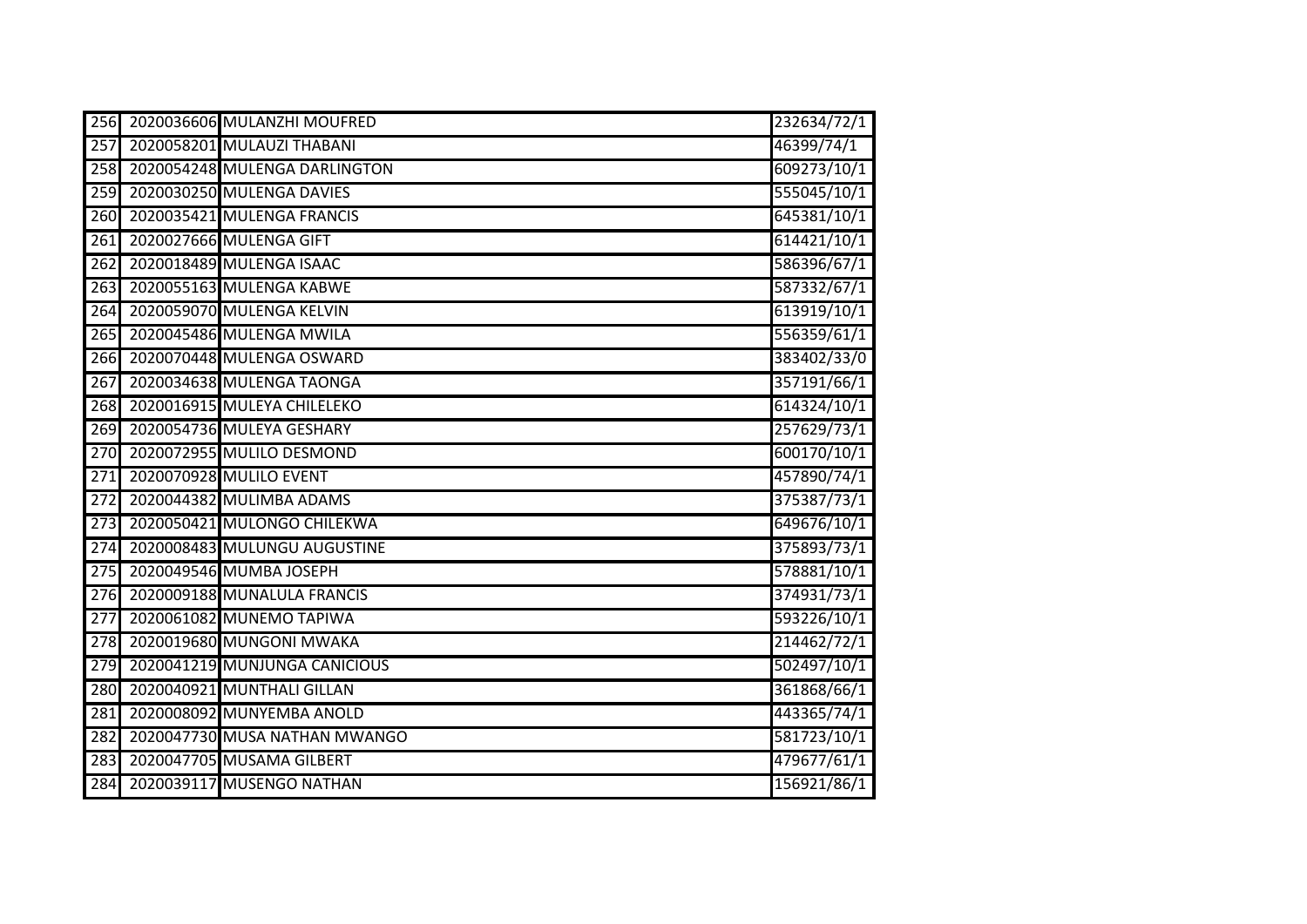| 285              | 2020007975 MUSHILI SELESKINO      | 290844/71/1 |
|------------------|-----------------------------------|-------------|
| 286              | 2020037688 MUSOLO JETHRO          | 631055/10/1 |
| 287              | 2020048221 MUSOLO JOSHUA          | 290756/64/1 |
| 288              | 2020021838 MUSONDA CHISHIMBA      | 342338/31/1 |
| 289              | 2020043688 MUSONDA DICKSON        | 445866/10/1 |
| 290              | 2020032821 MUSONDA EDWARD         | 556812/10/1 |
| 291              | 2020000326 MUSONDA EMMANUEL NKOLE | 656908/10/1 |
| $\overline{292}$ | 2020070618 MUSONDA HILLARY        | 558607/61/1 |
| 293              | 2020014157 MUSONDA NELSON         | 529552/61/1 |
| 294              | 2020049431 MUSONDA PETER          | 331620/68/1 |
| 295              | 2020036266 MUSONDA VICTOR         | 457801/74/1 |
| 296              | 2020020203 MUSUMALI LWENSHA       | 561165/10/1 |
| 297              | 2020063433 MUTAFYA PATRICK        | 616950/10/1 |
| 298              | 2020013215 MUTALE EVARISTO        | 547832/10/1 |
| 299              | 2020029669 MUTALE LWIMBA          | 613986/10/1 |
| 300              | 2020012090 MUTAMBO IZUKANJI       | 373027/64/4 |
| 301              | 2020001411 MUTELELE KOSATI        | 287348/15/1 |
| 302              | 2020041120 MUTEPUKA BWALYA        | 585786/57/1 |
| 303              | 2020062381 MUTWILA MIKE           | 540103/10/1 |
| 304              | 2020065304 MUWANDIA JUNIOR        | 254510/18/1 |
| 305              | 2020027933 MUWAWA MISHECK         | 261888/81/1 |
| 306              | 2020038099 MUYANGWA LUTANGU       | 427650/16/1 |
| $\overline{307}$ | 2020048795 MUZAMBALIKA JOSEPH     | 616245/10/1 |
| 308              | 2020027267 MUZIMU DANIEL          | 641964/10/1 |
| 309              | 2020017105 MVULA ISAAC            | 174561/55/1 |
| 310              | 2020067731 MVULA MAZUBA KENNEDY   | 665382/10/1 |
| 311              | 2020072777 MVULA SMART            | 161905/57/1 |
| 312              | 2020034786 MWALA EMMANUEL         | 466221/74/1 |
| 313              | 2020001128 MWALE ANIPA            | 555428/61/1 |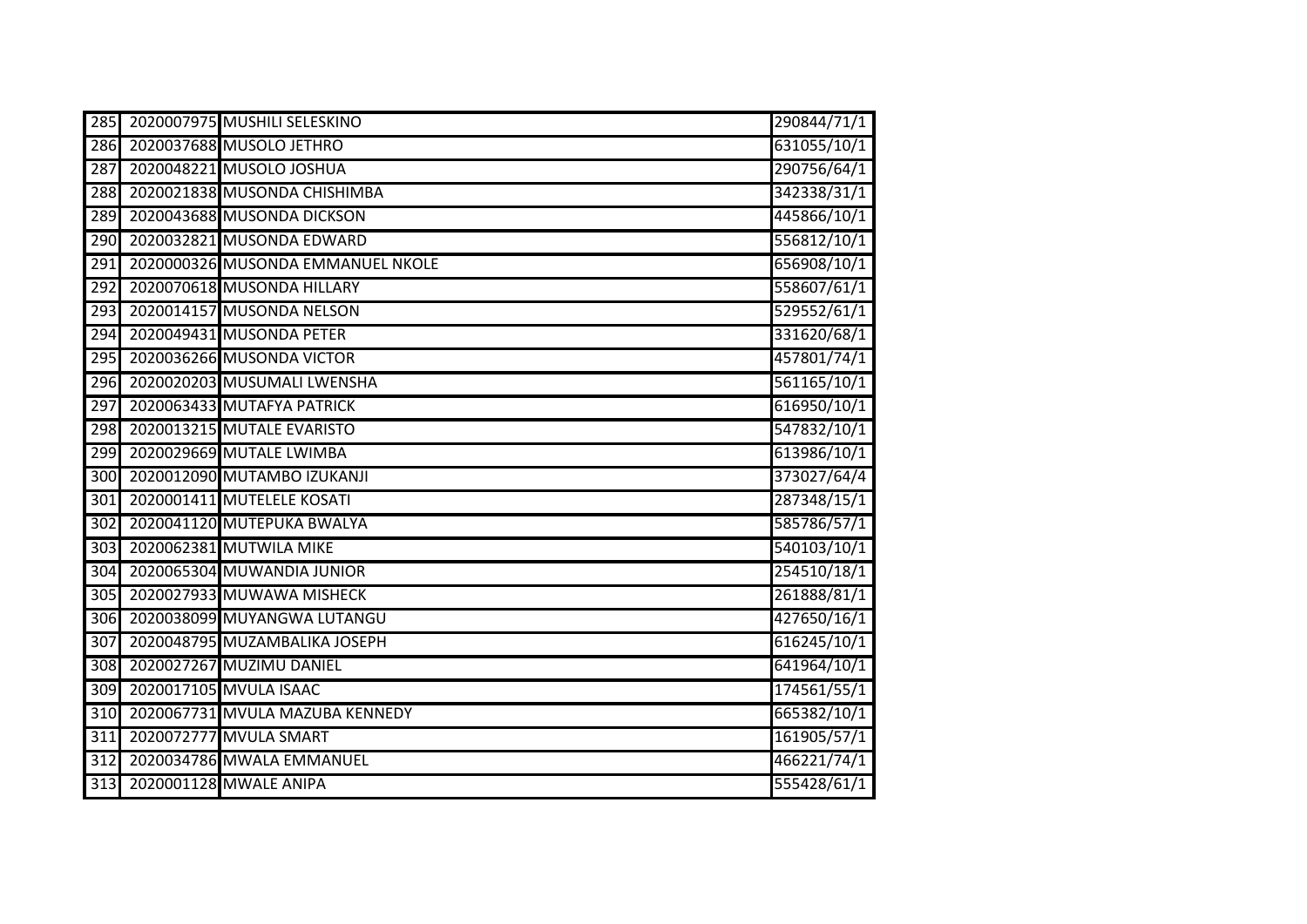| 314              | 2020036622 MWALE PATRICK        | 595903/10/1 |
|------------------|---------------------------------|-------------|
| 315              | 2020059517 MWALE PATRICK        | 629870/10/1 |
| 316              | 2020058723 MWAMBA ISAAC         | 385035/43/1 |
| 317              | 2020060370 MWAMBA JULIUS        | 338270/68/1 |
| 318              | 2020036487 MWAMBI KENNEDY       | 606045/10/1 |
| 319              | 2020012146 MWANDAMENA MWIYA     | 592561/10/1 |
| 320              | 2020048108 MWANSA ANTHONY       | 340322/32/1 |
| 321              | 2020024713 MWANSA CORNELIUS     | 436209/16/1 |
| 322              | 2020017300 MWANSA DENNIS        | 588992/10/1 |
| $\overline{323}$ | 2020012499 MWANSA EMMANUEL      | 358370/24/1 |
| 324              | 2020030829 MWANSA MAXIM         | 645412/10/1 |
| 325              | 2020018462 MWANSA MUSALUKE NIZA | 287438/12/1 |
| 326              | 2020050269 MWANSA THOMSON       | 783642/11/1 |
| 327              | 2020030195 MWANZA BILL          | 208614/19/1 |
| 328              | 2020057824 MWANZA DAVID         | 679331/11/1 |
| 329              | 2020029391 MWANZA GABRIEL       | 229845/77/1 |
| 330              | 2020058928 MWANZA GOLDEN        | 210290/18/1 |
| 331              | 2020029936 MWANZA JEROME        | 633185/10/1 |
| 332              | 2020059657 MWANZA NOVACK        | 613914/10/1 |
| 333              | 2020066696 MWANZA RAYMOND       | 377681/73/1 |
| 334              | 2020019531 MWAPE CHALWE         | 621452/10/1 |
| 335              | 2020024501 MWAPE KELVIN         | 620619/10/1 |
| 336              | 2020060779 MWEEMBA SIMON        | 231435/77/1 |
| 337              | 2020062364 MWELWA DANIEL        | 524248/10/1 |
| 338              | 2020032988 MWELWA EDMOND        | 220943/91/1 |
| 339              | 2020029120 MWELWA PRECIOUS      | 460036/74/1 |
| 340              | 2020000300 MWENYA ELIAS         | 347156/31/1 |
| 341              | 2020021013 MWENYA JOSEPH M.     | 430451/10/1 |
| $\overline{342}$ | 2020035090 MWENYA YAMBA         | 371943/64/1 |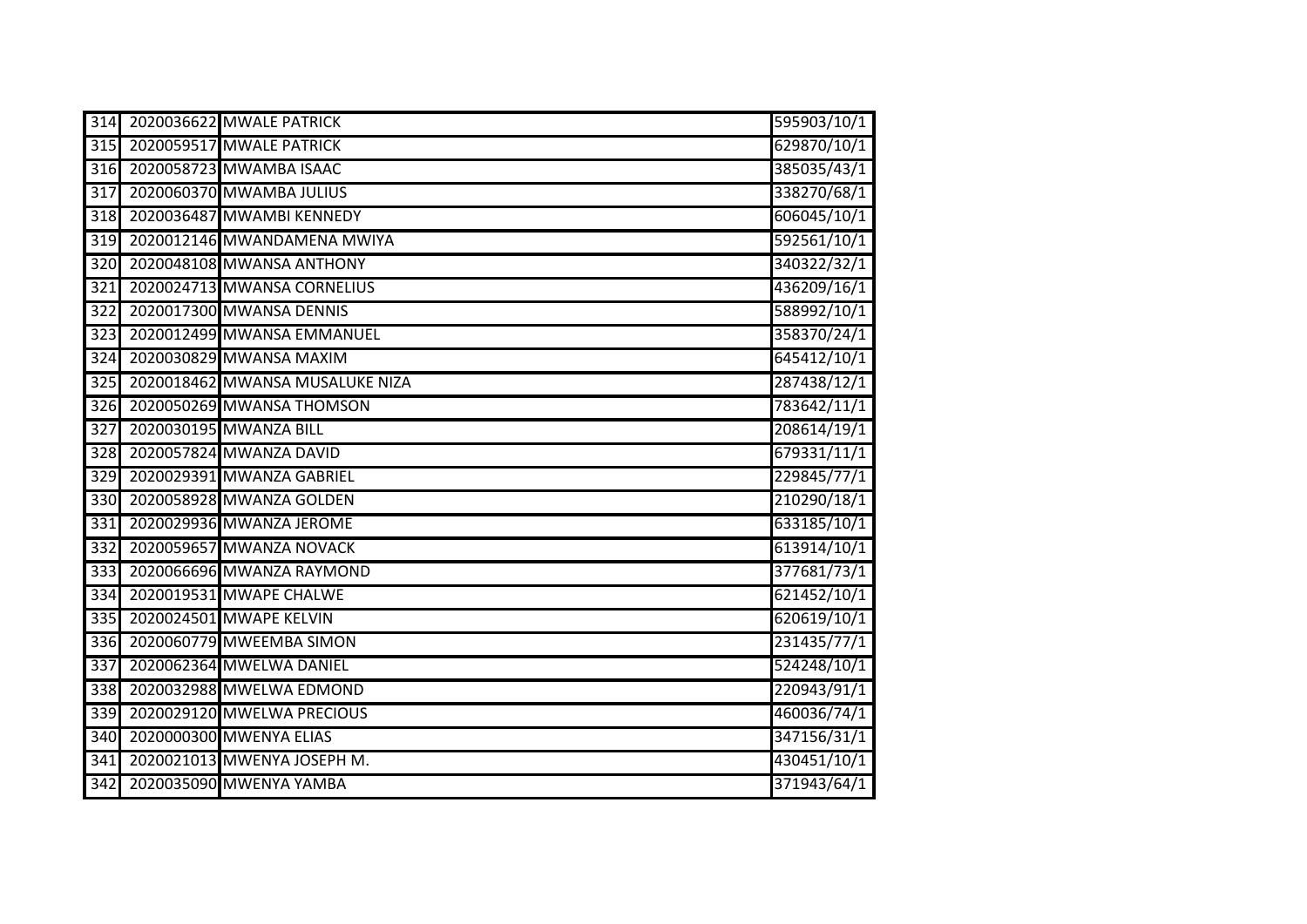| 343              | 2020000199 MWIIMBI FIDELIS         | 289861/71/1 |
|------------------|------------------------------------|-------------|
| 344              | 2020026821 MWIINDWA JONATHAN       | 151833/69/1 |
| 345              | 2020053136 MWIINGA HAJAMBA         | 291458/71/1 |
| 346              | 2020054817 MWILA BENJAMIN          | 573840/67/1 |
| 347              | 2020020602 MWILA KENNEDY           | 108725/91/1 |
| 348              | 2020013312 MWILIMA ALBERT NHLANHLA | 375518/66/1 |
| 349              | 2020019884 NALIKENA LIKANDO        | 100181/88/1 |
| 350              | 2020036681 NAMABENDE AARON         | 661706/10/1 |
| 351              | 2020047268 NAMALONGO KEITH         | 278434/71/1 |
| 352              | 2020029324 NAWA LUCIANO LUYANDO    | 375349/73/1 |
| 353              | 2020010283 NAWA MWIYA MICHAEL      | 618433/10/1 |
| 354              | 2020055368 NDAWA CHOMBA            | 586181/67/1 |
| 355              | 2020021099 NDEBELE MARK            | 616582/10/1 |
| 356              | 2020013045 NDHLOVU NELSON          | 616206/10/1 |
| 357              | 2020061414 NDHLOVU WILLIAM         | 463033/64/1 |
| 358              | 2020039605 NG'AMBI CHIZENGE        | 373190/82/1 |
| 359              | 2020050366 NG'AMBI THANDIWE        | 299883/45/1 |
| 360              | 2020030462 NG'ANDU CHARLES         | 622168/10/1 |
| 361              | 2020035260 NG'ANDU KEDRICK         | 415948/10/1 |
| 362              | 2020065541 NG'ANDU MOSES           | 531789/61/1 |
| 363              | 2020024675 NGOMA BENNY             | 435717/51/1 |
| 364              | 2020036916 NGOMA BLESSINGS         | 232869/77/1 |
| 365              | 2020021153 NGOMA GEORGE            | 572288/10/1 |
| 366              | 2020059274 NGOMA GREVAZIO          | 692717/52/1 |
| 367              | 2020054493 NGOMA MARVELOUS         | 392756/43/1 |
| 368              | 2020070952 NGONGA ROY KABASO       | 676186/10/1 |
| 369              | 2020042584 NGOSA RICHARD           | 371356/64/1 |
| 370              | 2020037220 NJOBVU DOMINIC          | 680701/52/1 |
| $\overline{371}$ | 2020032627 NJOBVU KENNEDY          | 609505/10/1 |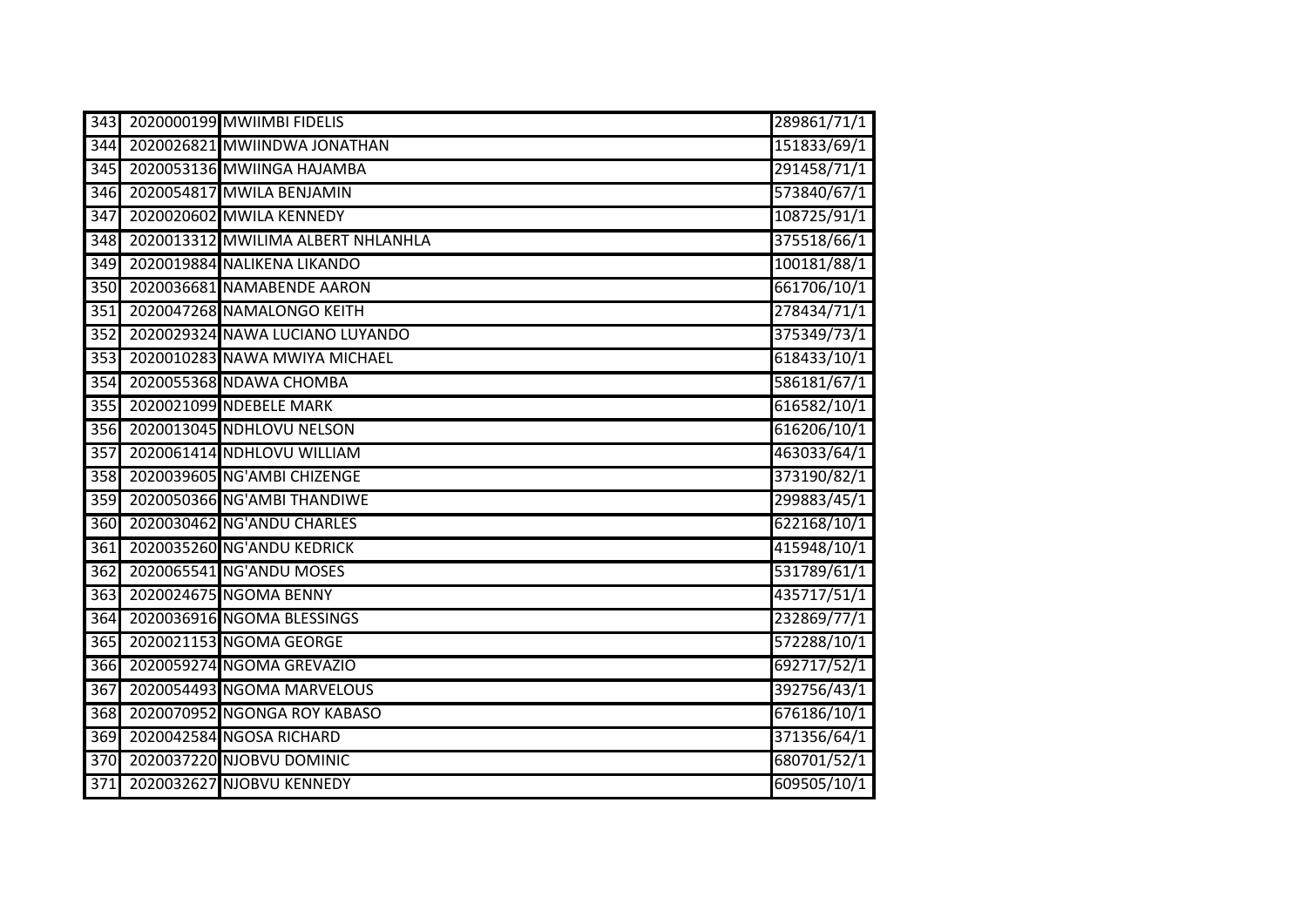| $\overline{372}$ |                        | 2020036045 NKATA JACOB                | 297197/71/1 |
|------------------|------------------------|---------------------------------------|-------------|
| 373              |                        | 2020036827 NKHATA CHITI               | 564858/10/1 |
| 374              |                        | 2020028387 NKWEENDEENDA JOE KATUNGULU | 464071/74/1 |
| 375              |                        | 2020050153 NSANGANYA FRIDAY           | 206629/75/1 |
| $\overline{376}$ |                        | 2020049741 NSOFWA VERNON              | 298573/45/1 |
| $\overline{377}$ |                        | 2020036011 NSWASWA KASONDE STEVEN     | 212720/20/1 |
| $\overline{378}$ |                        | 2020051729 NTAPWA PAUL                | 926787/11/1 |
| 379              |                        | 2020020092 NYAMBE GEORGE              | 649897/10/1 |
| 380              |                        | 2020028727 NYANGA JOB                 | 231386/77/1 |
| 381              |                        | 2020073901 NYAWALI ALICK              | 591241/52/1 |
| 382              |                        | 2020010658 NYIRENDA CHISOMO KASOMO    | 316188/42/1 |
| 383              |                        | 2020070596 NYIRENDA DANIEL            | 361383/24/1 |
| 384              |                        | 2020004453 NYIRENDA EMMANUEL          | 628321/10/1 |
| 385              |                        | 2020007142 NYIRENDA HENRY             | 621394/10/1 |
| 386              |                        | 2020060426 NYIRENDA SIMON             | 369642/10/1 |
| 387              |                        | 2020053446 NYIRONGO KLUIVERT          | 231499/77/1 |
| 388              |                        | 2020038200 NYONI SAMSON               | 228958/54/1 |
| 389              |                        | 2020036843 NZAAMBA AUDRIN             | 621469/10/1 |
| 390              | 2020067471 NZILA JOHN  |                                       | 214765/72/1 |
| 391              |                        | 2020051214 PETER KALUBULA             | 300741/13/1 |
| 392              |                        | 2020011573 PHIRI CHIYAMIKO            | 611293/10/1 |
| 393              | 2020029979 PHIRI ELIAS |                                       | 544694/10/1 |
| 394              | 2020037891 PHIRI ELIAS |                                       | 611692/10/1 |
| 395              |                        | 2020047501 PHIRI EMMANUEL             | 199834/19/1 |
| 396              |                        | 2020015102 PHIRI HARRISON             | 698790/52/1 |
| 397              |                        | 2020041626 PHIRI JOHN DEXTER          | 600400/10/1 |
| 398              |                        | 2020070278 PHIRI LUCKSON              | 615529/10/1 |
| 399              |                        | 2020053322 PHIRI MATHEWS              | 403516/53/1 |
| 400              |                        | 2020047373 PHIRI RABSON               | 462933/10/1 |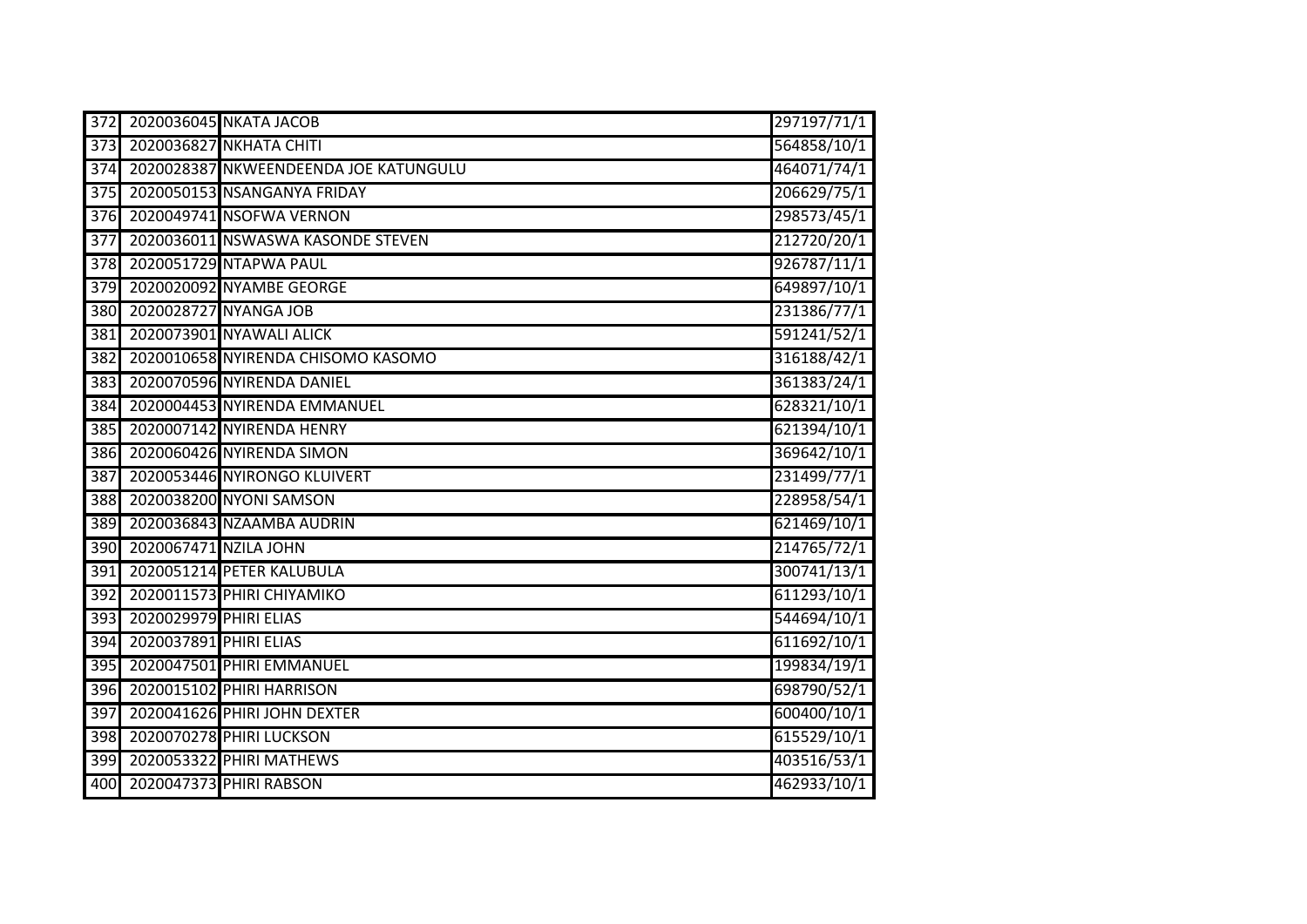| 401 | 2020058898 PHIRI SALIM |                                     | 372810/66/1 |
|-----|------------------------|-------------------------------------|-------------|
| 402 |                        | 2020020441 PHIRI SAMUEL JACK        | 564835/61/1 |
| 403 |                        | 2020047039 PHIRI SAMUEL JOHN        | 616583/10/1 |
| 404 |                        | 2020007398 PHIRI TAONGA             | 600374/10/1 |
| 405 |                        | 2020059819 PHIRI WEZZY              | 609233/10/1 |
| 406 |                        | 2020038196 POPOPO MUBANGA           | 652127/10/1 |
| 407 |                        | 2020041987 PULE JEROME              | 624238/10/1 |
| 408 |                        | 2020022265 SACHIYO CHABALA          | 572766/10/1 |
| 409 |                        | 2020045371 SAKALA DANIEL            | 587086/67/1 |
| 410 |                        | 2020044021 SAKALA ISAAC             | 689064/52/1 |
| 411 |                        | 2020039036 SALAMUKA PEARSON         | 153206/78/1 |
| 412 |                        | 2020026651 SALIPAKO MUKUKU          | 628230/10/1 |
| 413 |                        | 2020010968 SAMALESU KABAMBA         | 658750/10/1 |
| 414 |                        | 2020058022 SAMBAULU JOSEPH          | 343236/73/1 |
| 415 |                        | 2020033208 SAMUKONGA RAPHAEL        | 273185/63/1 |
| 416 |                        | 2020043203 SAMUZUZA DOUGLAS         | 598910/67/1 |
| 417 |                        | 2020053098 SHABA ANDREW             | 597929/67/1 |
| 418 |                        | 2020033518 SHAKUMBILA MOSES         | 458706/74/1 |
| 419 |                        | 2020038170 SHINONDO NUNU REGINA     | 556350/61/1 |
| 420 |                        | 2020039265 SHONIWA JEREMIAH         | 409800/16/1 |
| 421 |                        | 2020015901 SIANKONDO EMMANUEL       | 375008/73/1 |
| 422 |                        | 2020071886 SIBAANGA JOEL CORNELIOUS | 688652/10/1 |
| 423 |                        | 2020058901 SICHALWE DAVID           | 364715/64/1 |
| 424 |                        | 2020007835 SICHONE EDGAR            | 377358/66/1 |
| 425 |                        | 2020040361 SICHULA SOLOMON          | 315366/42/1 |
| 426 |                        | 2020038421 SIFAYA SILILO            | 267118/84/1 |
| 427 |                        | 2020064961 SIKAONA MUCHEMI          | 402427/16/1 |
| 428 |                        | 2020042649 SIKAONGA TITUS           | 369784/66/1 |
| 429 |                        | 2020036355 SIKAZWE MISHECK          | 152200/93/1 |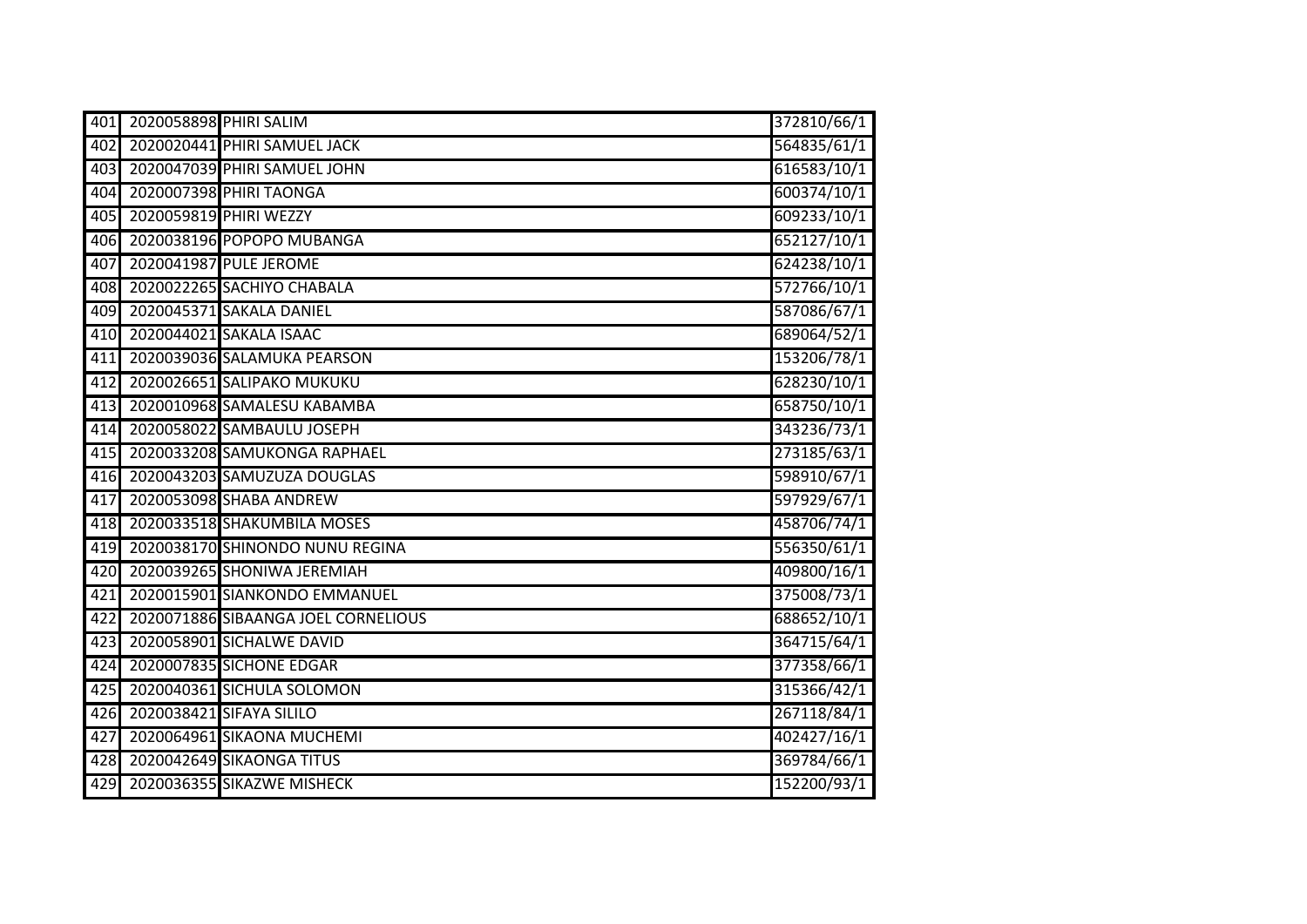| 430 | 2020047837 SIKAZWE NIZA KACHINGA     | 596718/10/1 |
|-----|--------------------------------------|-------------|
| 431 | 2020061325 SIMAKA KINGS              | 351113/43/1 |
| 432 | 2020056801 SIMASIKU MUSIPILI         | 133225/97/1 |
| 433 | 2020015340 SIMBAO GILBERT            | 580376/10/1 |
| 434 | 2020025116 SIMFUKWE DAVID            | 430001/10/1 |
| 435 | 2020051851 SIMFUKWE JAMES            | 895781/11/1 |
| 436 | 2020019744 SIMPANZYE FRANCIS         | 630531/10/1 |
| 437 | 2020001373 SIMUTE ELLY               | 154223/93/1 |
| 438 | 2020055805 SIMWABA CHIMANGO          | 589012/67/1 |
| 439 | 2020030659 SINKALA NDANJI            | 665965/10/1 |
| 440 | 2020029138 SINKAMBA BRIAN            | 592507/10/1 |
| 441 | 2020065274 SINKONDE SYDNEY           | 482297/10/1 |
| 442 | 2020041588 SINYINZA KOMANI           | 437995/16/1 |
| 443 | 2020058472 SINZUMWA BRIAN            | 416496/10/1 |
| 444 | 2020057051 SITHOLE KHUZWAYO          | 684064/10/1 |
| 445 | 2020018241 SIYANGA EMMANUEL          | 555366/61/1 |
| 446 | 2020023776 SIYOYO MOSES              | 463696/74/1 |
| 447 | 2020029821 SONGOLO MUBITA THEOPHILUS | 130434/97/1 |
| 448 | 2020030446 TAMINA MICHEAL            | 554080/61/1 |
| 449 | 2020042746 TEMBO BRIGHT              | 616425/10/1 |
| 450 | 2020028077 TEMBO CHISOMO JACOB       | 196518/55/1 |
| 451 | 2020050501 TEMBO DANIEL              | 624431/11/1 |
| 452 | 2020064324 TEMBO DAUS                | 314586/42/1 |
| 453 | 2020043394 TEMBO ETHAN               | 376899/66/1 |
| 454 | 2020058651 TEMBO ISAAC               | 442979/10/1 |
| 455 | 2020020637 TEMBO ISRAEL              | 456648/53/1 |
| 456 | 2020031019 TEMBO LOVEMORE            | 206403/19/1 |
| 457 | 2020062437 TEMBO MOLVAN              | 698804/52/1 |
| 458 | 2020039303 TEMBO NOAH                | 573126/10/1 |